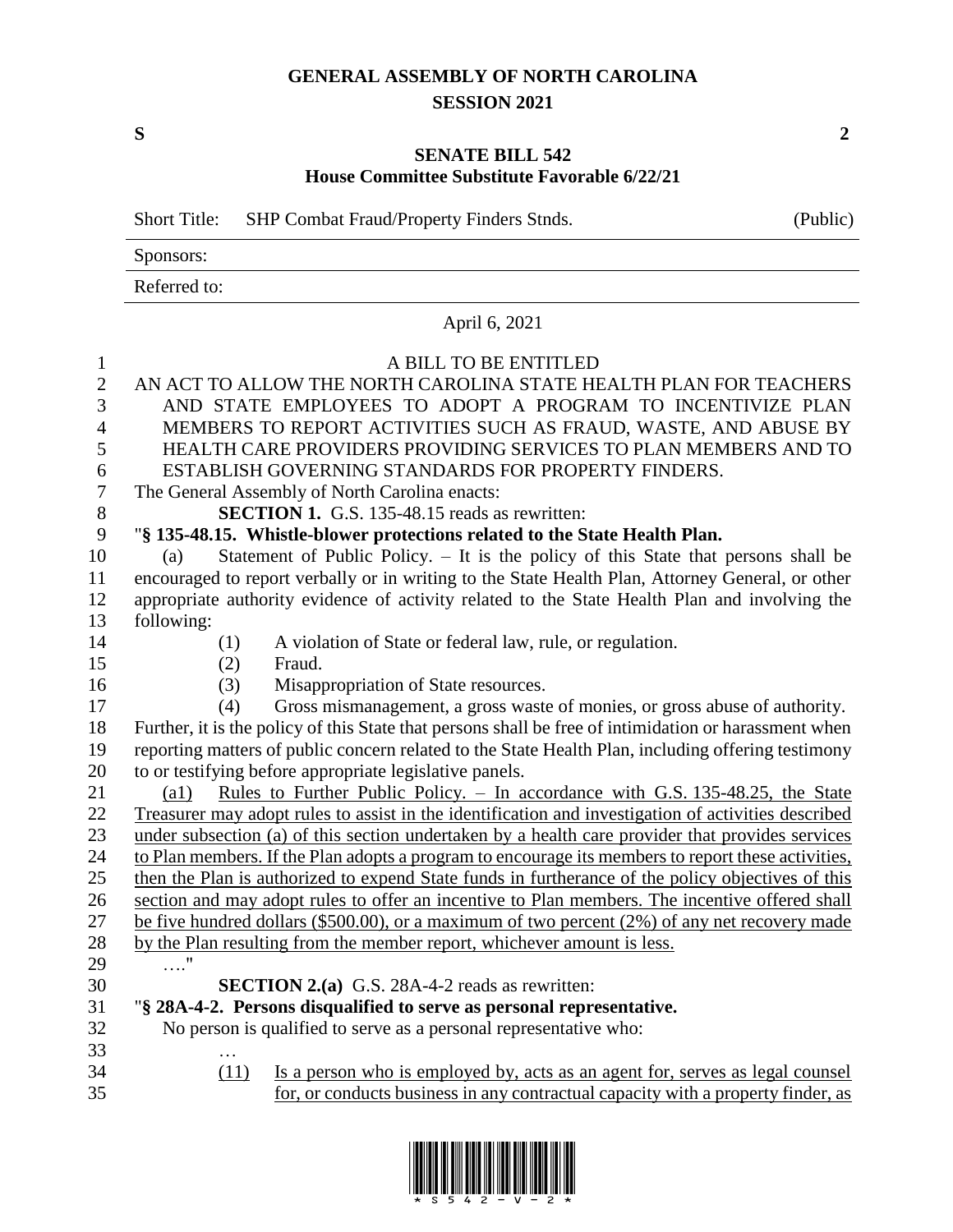|                          | <b>General Assembly Of North Carolina</b>                                                                    | <b>Session 2021</b> |
|--------------------------|--------------------------------------------------------------------------------------------------------------|---------------------|
|                          | defined in G.S. $116B-52(11a)$ , who has entered into an agreement subject to                                |                     |
|                          | G.S. 116B-78 to locate the estate property defined by the agreement."                                        |                     |
|                          | <b>SECTION 2.(b)</b> G.S. 28A-9-1 reads as rewritten:                                                        |                     |
|                          | "§ 28A-9-1. Revocation after hearing.                                                                        |                     |
| (a)                      | Grounds. - Letters testamentary, letters of administration, or letters of collection may                     |                     |
|                          | be revoked after hearing on any of the following grounds:                                                    |                     |
| (1)                      | The person to whom they were issued was originally disqualified under the                                    |                     |
|                          | provisions of G.S. 28A-4-2 or has become disqualified since the issuance of                                  |                     |
|                          | letters.                                                                                                     |                     |
| (2)                      | The issuance of letters was obtained by false representation or mistake.                                     |                     |
| (3)                      | The person to whom they were issued has violated a fiduciary duty through                                    |                     |
|                          | default or misconduct in the execution of the person's office, other than acts<br>specified in G.S. 28A-9-2. |                     |
| (4)                      | The person to whom they were issued has a private interest, whether direct or                                |                     |
|                          | indirect, that might tend to hinder or be adverse to a fair and proper                                       |                     |
|                          | administration. The relationship upon which the appointment was predicated                                   |                     |
|                          | shall not, in and of itself, constitute such an interest.                                                    |                     |
| (5)                      | The person to whom they were issued is employed by, acts as an agent for, or                                 |                     |
|                          | conducts business in a contractual capacity with a property finder, as defined                               |                     |
|                          | in G.S. 116B-52(11a), who has entered into an agreement subject to                                           |                     |
|                          | G.S. 116B-78 to locate the estate property defined by the agreement.                                         |                     |
| $\ldots$ "               |                                                                                                              |                     |
|                          | <b>SECTION 2.(c)</b> G.S. 28A-22-11 reads as rewritten:                                                      |                     |
|                          | "§ 28A-22-11. Agreements with heirs.                                                                         |                     |
|                          | Any agreement by an heir, unknown or known but unlocated, the primary purpose of which                       |                     |
|                          | is to locate or recover, or assist in the recovery of, a share in a decedent's estate shall be subject       |                     |
|                          | to the provisions of G.S. 116B 78. Article 4 of Chapter 116B of the General Statutes."                       |                     |
|                          | <b>SECTION 2.(d)</b> G.S. 116B-52 reads as rewritten:                                                        |                     |
| "§ 116B-52. Definitions. |                                                                                                              |                     |
| In this Chapter:         |                                                                                                              |                     |
|                          |                                                                                                              |                     |
| (11a)                    | "Property finder" means an individual or business entity, incorporated or                                    |                     |
|                          | otherwise, who, for fee or any other consideration, seeks to locate, deliver,                                |                     |
|                          | recover, or assist in the recovery of property that is distributable to the owner                            |                     |
| $^{\prime\prime}$        | or presumed abandoned.                                                                                       |                     |
|                          | <b>SECTION 2.(e)</b> G.S. 116B-78 reads as rewritten:                                                        |                     |
|                          | "§ 116B-78. Agreement to locate property-property between property finders and owners                        |                     |
|                          | or apparent owners.                                                                                          |                     |
| (a)                      | Repealed by Session Laws 2009-312, s. 2, effective October 1, 2009, and applicable                           |                     |
|                          | to agreements entered into on or after that date.                                                            |                     |
| $\left( a1\right)$       | Agreements Covered. $-$ An agreement by an owner is covered by this section if its                           |                     |
|                          | primary purpose is to locate, deliver, recover, or assist in the recovery of property that is                |                     |
|                          | distributable to the owner or presumed abandoned.                                                            |                     |
| (a2)                     | Void Agreements. - An agreement covered by this section is void and unenforceable                            |                     |
|                          | if it if either of the following situations applies:                                                         |                     |
| (1)                      | The agreement was entered into during the period commencing on the date                                      |                     |
|                          | the property was distributable to the owner and extending to a time that is 24                               |                     |
|                          | months after the date the property is paid or delivered to the Treasurer. This                               |                     |
|                          | subsection subdivision does not apply to an owner's agreement with an                                        |                     |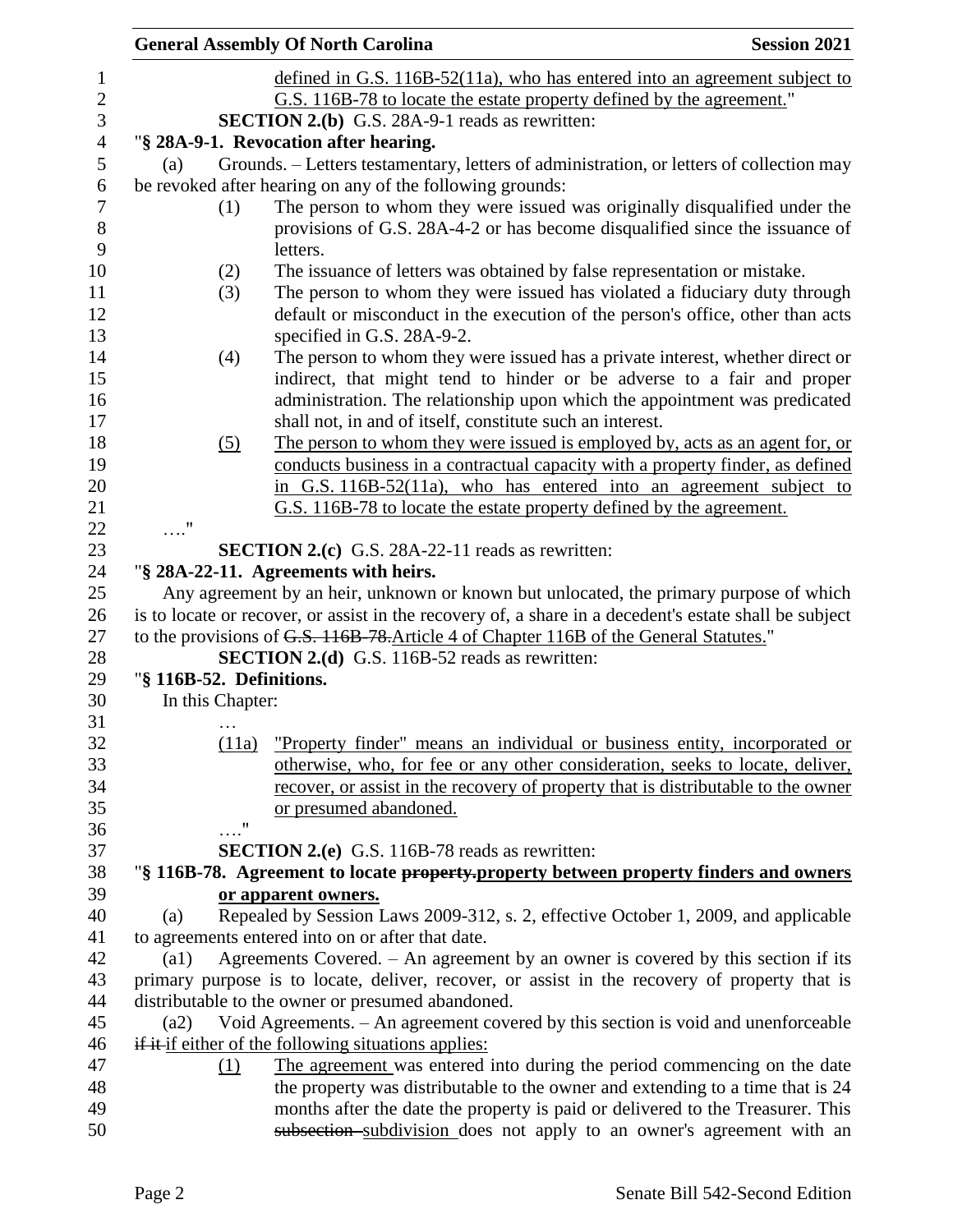|                     |                                                                                                                      | <b>General Assembly Of North Carolina</b><br><b>Session 2021</b>                                                                                                         |  |  |
|---------------------|----------------------------------------------------------------------------------------------------------------------|--------------------------------------------------------------------------------------------------------------------------------------------------------------------------|--|--|
| 1<br>$\overline{c}$ |                                                                                                                      | attorney to file a claim or special proceeding as to identified property or<br>contest the Treasurer's denial of a claim or a clerk's denial of a petition.              |  |  |
| 3<br>$\overline{4}$ | (2)                                                                                                                  | <u>The agreement involves a property finder as defined in G.S. 116B-52(11a), or</u><br>any individual who acts as an agent for, serves as legal counsel for, or conducts |  |  |
| 5                   |                                                                                                                      | business in any contractual capacity with a property finder, and the individual                                                                                          |  |  |
| 6                   |                                                                                                                      | is also appointed as the personal representative of the owner or purported                                                                                               |  |  |
| $\overline{7}$      |                                                                                                                      | owner's estate.                                                                                                                                                          |  |  |
| $8\,$               | (b)                                                                                                                  | Criteria for Agreements. - An agreement covered by this section is enforceable only                                                                                      |  |  |
| 9                   |                                                                                                                      | void and unenforceable if it meets-does not meet all of the following criteria:                                                                                          |  |  |
| 10                  | (1)                                                                                                                  | Is in writing and clearly sets forth the nature of the property and the services                                                                                         |  |  |
| 11                  |                                                                                                                      | to be rendered.                                                                                                                                                          |  |  |
| 12                  | (2)                                                                                                                  | Is signed by the owner, with signature notarized.                                                                                                                        |  |  |
| 13                  | (3)                                                                                                                  | Describes the property, which includes the type of property, the property ID                                                                                             |  |  |
| 14<br>15            |                                                                                                                      | held by the State Treasurer, and the name of the holder.                                                                                                                 |  |  |
| 16                  | (4)                                                                                                                  | States that there may be other claims to the property that may reduce the share<br>of the owner.                                                                         |  |  |
| 17                  | (5)                                                                                                                  | States the value of the property, to the extent known, before and after the fee                                                                                          |  |  |
| 18                  |                                                                                                                      | or other compensation has been deducted.                                                                                                                                 |  |  |
| 19                  | (6)                                                                                                                  | States clearly the fees and costs for services. Total fees and costs shall be                                                                                            |  |  |
| 20                  |                                                                                                                      | limited as follows:                                                                                                                                                      |  |  |
| 21<br>22            |                                                                                                                      | For an agreement covered by this section other than one covered by<br>a.<br>G.S. 28A-22-11, total fees and costs shall not exceed one thousand                           |  |  |
| 23                  |                                                                                                                      | dollars $(\$1,000)$ or twenty percent $(20%)$ of the value of the property                                                                                               |  |  |
| 24                  |                                                                                                                      | recovered, whichever is less.                                                                                                                                            |  |  |
| 25                  |                                                                                                                      | For an agreement subject to G.S. 28A-22-11 by an heir, unknown or<br>b.                                                                                                  |  |  |
| 26                  |                                                                                                                      | known but unlocated, the primary purpose of which is to locate or                                                                                                        |  |  |
| 27                  |                                                                                                                      | recover, or assist in the recovery, of a share in a decedent's estate, or                                                                                                |  |  |
| 28                  |                                                                                                                      | surplus funds in a special proceeding, total fees and costs shall not                                                                                                    |  |  |
| 29                  |                                                                                                                      | exceed twenty percent (20%) of the value of the property recovered.                                                                                                      |  |  |
| 30                  | (7)                                                                                                                  | Discloses that the property is being held by the North Carolina Department of                                                                                            |  |  |
| 31                  |                                                                                                                      | <b>State Treasurer's Unclaimed Property Program.</b>                                                                                                                     |  |  |
| 32                  | (8)                                                                                                                  | Agreements with heirs, as defined in G.S. 28A-22-11, shall include a                                                                                                     |  |  |
| 33<br>34            |                                                                                                                      | certification that the personal representative is not a person who is employed<br>by, acts as an agent for, serves as legal counsel for, or conducts business in         |  |  |
| 35                  |                                                                                                                      | any contractual capacity with a property finder, as defined by                                                                                                           |  |  |
| 36                  |                                                                                                                      | G.S. 116B-52(11a), who has entered into an agreement to locate property                                                                                                  |  |  |
| 37                  |                                                                                                                      | defined by the agreement.                                                                                                                                                |  |  |
| 38                  | (c)                                                                                                                  | Mineral Proceeds. – If an agreement covered by this section applies to mineral                                                                                           |  |  |
| 39                  |                                                                                                                      | proceeds and the agreement contains a provision to pay compensation that includes a portion of                                                                           |  |  |
| 40                  |                                                                                                                      | the underlying minerals or any mineral proceeds not then presumed abandoned, the provision is                                                                            |  |  |
| 41                  | void and unenforceable.                                                                                              |                                                                                                                                                                          |  |  |
| 42                  | (d)                                                                                                                  | Means of Payment. $-$ Any person who enters into an agreement covered by this                                                                                            |  |  |
| 43                  |                                                                                                                      | section with an owner shall be allowed to receive cash property, but not tangible property or                                                                            |  |  |
| 44                  |                                                                                                                      | securities, on behalf of the owner but shall not be authorized to negotiate the check made payable                                                                       |  |  |
| 45                  | to the owner. Tangible property shall be delivered to the owner by the Treasurer, and securities                     |                                                                                                                                                                          |  |  |
| 46<br>47            | will be reregistered into the owner's name.                                                                          |                                                                                                                                                                          |  |  |
| 48                  | (e)                                                                                                                  | Other Remedies. – This section does not preclude an owner from asserting that an                                                                                         |  |  |
| 49                  | agreement covered by this section is invalid on grounds other than as provided in subsection (b)<br>of this section. |                                                                                                                                                                          |  |  |
| 50                  | (f)                                                                                                                  | Registration. – Any person who enters into an agreement covered by this section with                                                                                     |  |  |
| 51                  |                                                                                                                      | an owner A property finder shall register each calendar year with the Treasurer. The information                                                                         |  |  |